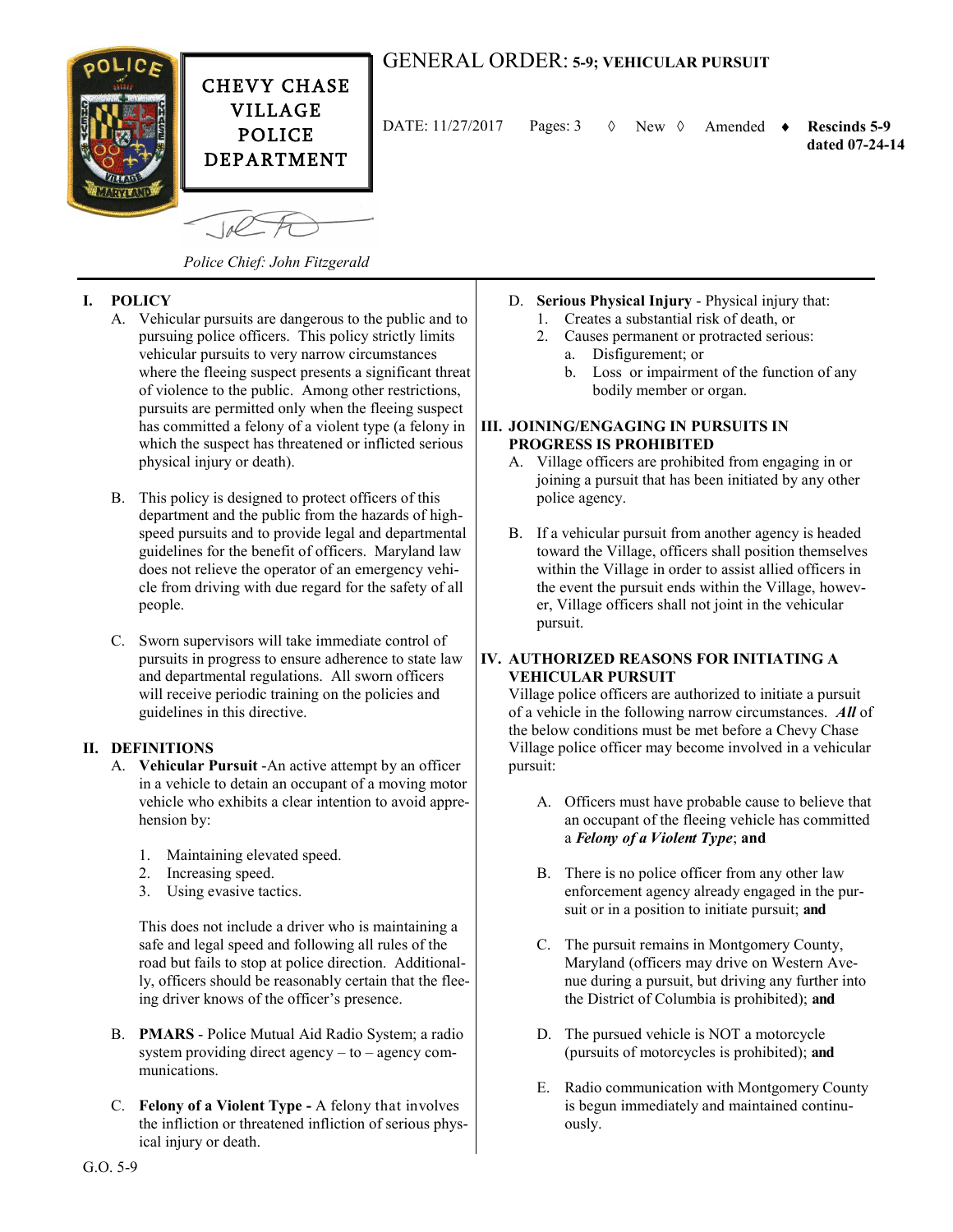## **V. SAFETY**

- A. Deciding to pursue requires a process of weighing the hazards of the pursuit against the hazards created by the violator; good judgment in weighing these risks is essential. Officers must continuously weigh several factors to include:
	- Weather conditions
	- Traffic and pedestrian conditions
	- Time of day
	- Condition of the roadway
	- Speed of the fleeing vehicle
	- Degree of recklessness of the fleeing motorist
	- Condition and limitations of the police vehicle
	- Skill and experience of the pursuing police officer
- B. The seriousness of the offense involved does not lessen the officer's liability and/or duty to all people to drive with due regard for the safety of all.
- C. Officers will not, under any circumstances, pursue at a speed so great as to render their vehicles uncontrollable.

## **VI. PURSUIT PROCEDURES**

- A. Immediately upon initiating a pursuit, officers shall activate the vehicle's emergency lights and siren. Such lights and siren shall be continuously utilized for the duration of the officer's involvement in the pursuit.
- B. Officers shall immediately notify ECC of the pursuit using the police radio on the  $2<sup>nd</sup>$  District's talkgroup. The notification shall include all of the following information items:
	- 1. The reason for the pursuit (the specific violent felony for which the occupant(s) of the vehicle is being pursued); and
	- 2. Description (tag number, make/model/ color) of the fleeing vehicle; and
	- 3. Location of the pursuit and direction of travel; and
	- 4. Speed of the pursuit; and
	- 5. Vehicular and pedestrian traffic conditions in the area.
- C. To ensure that all personnel are receiving the most accurate and up to date information and in accord with MCPD policy, pursuits will be conducted using only the  $2<sup>nd</sup>$  District talkgroup.

D. Units with Non-Police Passengers

Officers who have people other than law enforcement officers in their vehicle are prohibited from becoming engaged in vehicular pursuits.

E. Unmarked Police Vehicles

An operator of an unmarked police vehicle with emergency equipment activated may initiate a pursuit for the same criteria as marked police vehicles. Due to the increased danger created by the less visible unmarked units, officers operating unmarked cruisers during a pursuit will withdraw at the earliest possible time. Whenever two or more marked police vehicles become engaged in the pursuit, the unmarked vehicle will withdraw from active pursuit and serve in a support role unless authorized by a sworn supervisor to continue in the pursuit.

F. Arrests Outside of Chevy Chase Village

Officers may arrest an individual for a violent felony that occurred in Maryland after a legal pursuit that leaves the Village.

- 1. If the arrest occurs within Maryland, officers will retain custody of the individual unless the jurisdiction entered places charges of its own.
- 2. If the arrest occurs outside of Maryland\*, officers will relinquish the individual to the law enforcement agency of the entered jurisdiction. In this situation, custody of the individual should be processed through extradition procedures.

**\*NOTE:** With the exception of driving on Western Avenue, vehicular pursuits are prohibited from leaving Maryland. It is possible that a vehicular pursuit for a violent felony could end on Western Avenue. It is also possible that a foot pursuit for a violent felony might lead to an arrest in Washington DC; in such a case, an arrest in DC would be within policy and DC would take custody of the arrestee.

G. Supervisor's Responsibility When, in the sworn supervisor's judgment, the dangers created by a vehicular pursuit outweigh the advisability of continuing, the supervisor shall direct discontinu-

ance of the pursuit.

 H. Senior officers. Senior officers who are passengers in pursuing vehicles, as well as the operators of the vehicles, will be held responsible for decisions made related to the pursuit.